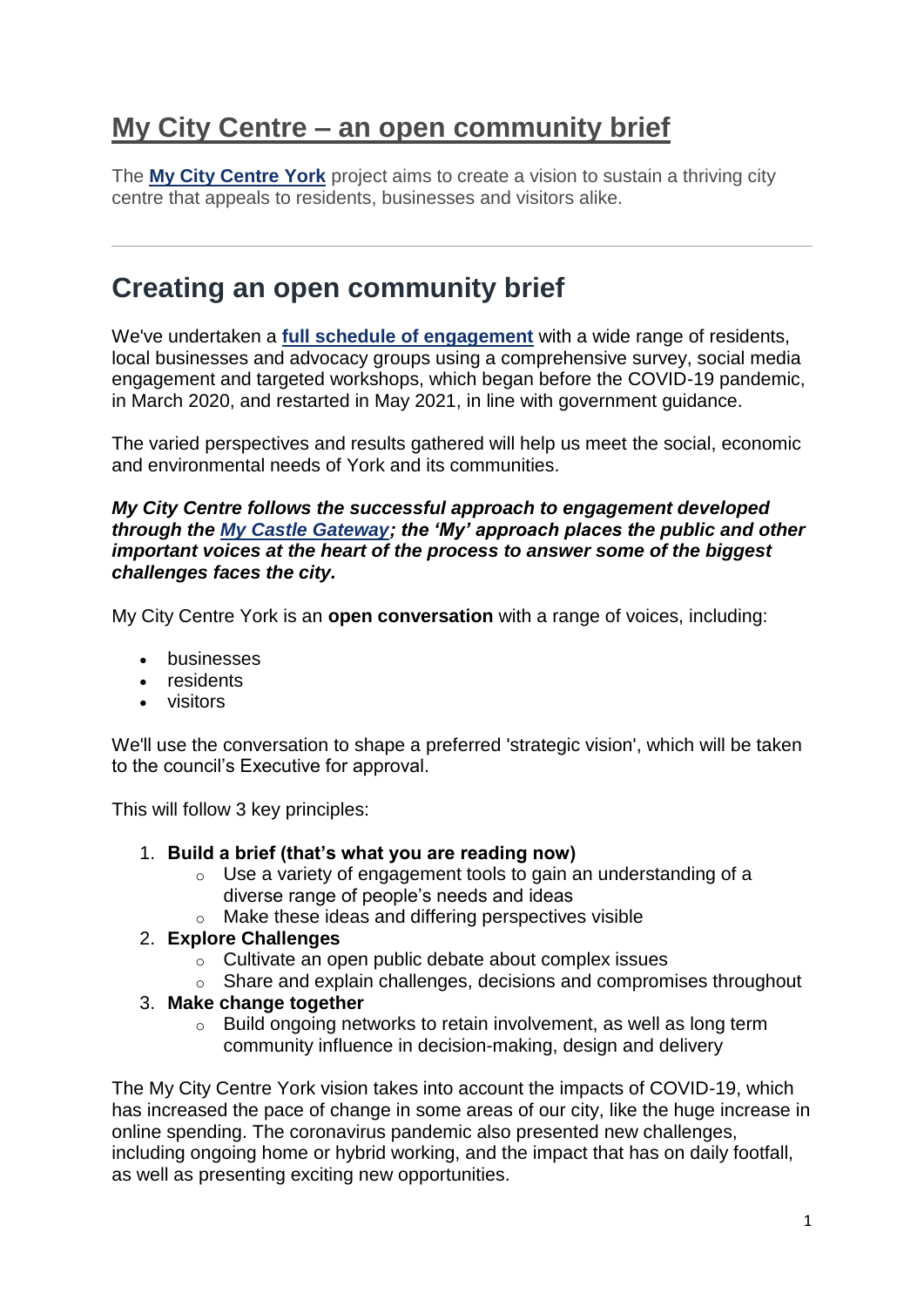This **community brief** summarises the varied views of York's residents, communities of interest and local businesses.

#### **Engagement shaping the vision**

We've brought together overarching 'themes' raised from previous engagement and consultations in the **[My City Centre York](https://www.york.gov.uk/MyCityCentreYork)** project; (see the **[results of the original](https://democracy.york.gov.uk/documents/s149210/Annex%205%20My%20City%20Centre%202020%20Insight%20FINAL.pdf)  [My City Centre York consultation](https://democracy.york.gov.uk/documents/s149210/Annex%205%20My%20City%20Centre%202020%20Insight%20FINAL.pdf)**) and used these to continue the My City Centre York conversation, whilst also considering the new challenges and opportunities COVID-19 has presented to the city centre.

The **[themes covered by engagement](https://www.york.gov.uk/city-centre-york-2/city-centre-york-open-community-brief/3)** cover all areas life, leisure, and work in York, including:

- buildings and spaces
- events and markets
- our high streets
- our riversides
- our relationship with tourism
- how we access the city centre
- evening economy
- our efforts to remain family friendly

### **Understanding perspectives of diverse individuals and communities**

We've engaged with a range of York residents, businesses and groups on the My City Centre York 'themes' to help shape our vision and better understand the perspectives of the diverse individuals and communities that make York.

Find out more about:

- **[engagement with groups and organisations](https://www.york.gov.uk/city-centre-york-2/city-centre-york-open-community-brief/2#groupsandorgs)**
- **[engagement with stakeholders](https://www.york.gov.uk/city-centre-york-2/city-centre-york-open-community-brief/2#stakeholder)**
- **[engagement with residents](https://www.york.gov.uk/city-centre-york-2/city-centre-york-open-community-brief/2#residents)**
- **[digital engagement](https://www.york.gov.uk/city-centre-york-2/city-centre-york-open-community-brief/2#digital)**

# **Engagement with groups and organisations**

As part of engagement work, we met with a wide range of groups and organisations, including:

- **[York BID](https://www.theyorkbid.com/)** board
- Ward committees, including Guildhall
- York Hackney Carriage and Private Hire Association
- York Trader's Association Roundtable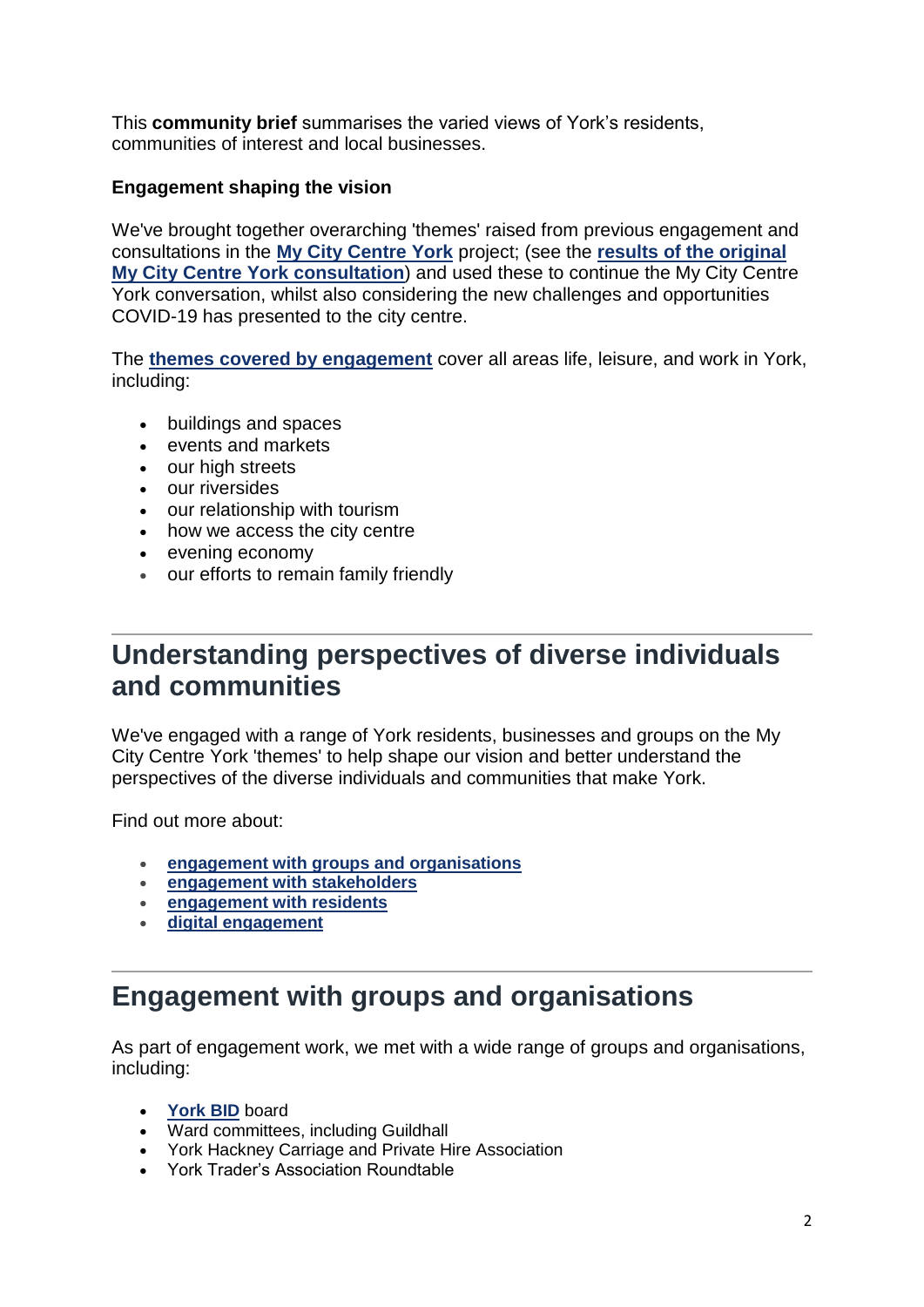- Business Leaders Network
- **[Indie York](https://www.indieyork.co.uk/)**
- The Property/Retail forum
- York Carers Action Group
- **[York Retail Forum](https://yorkretailforum.co.uk/)**
- **[North Yorkshire Police](https://www.northyorkshire.police.uk/)**
- **[Canal & River Trust](https://canalrivertrust.org.uk/)**
- **[York St. John University](https://www.yorksj.ac.uk/)**
- **[University of York](https://www.york.ac.uk/)**
- **[York and North Yorkshire Chamber of Commerce](https://www.wnychamber.co.uk/york-north-yorkshire-chamber/)**

### **Engagement with stakeholders**

In order to help shape the engagement approach and vision, a My City Centre stakeholder group was formed. The group features members from a variety of partner organisations, such as:

- **[York BID](https://www.theyorkbid.com/)**
- **[York CVS](https://www.yorkcvs.org.uk/)**
- **[York Civic Trust](https://yorkcivictrust.co.uk/)**
- **[York Minster](https://yorkminster.org/)**
- **[York Property Forum](https://www.wnychamber.co.uk/york-property-forum/)**
- **[York Museums Trust](https://www.yorkmuseumstrust.org.uk/)**
- **[York Hospitality Association](https://www.hospitalityyork.org/)**
- **[York Food and Drink Festival](https://www.yorkfoodfestival.com/)**
- **[Make It York](https://www.makeityork.com/)**

Members of the stakeholder group provide different perspectives on the city centre and have been able to provide valuable feedback on the My City Centre engagement work that has already been undertaken.

#### **Engagement with residents**

We also wanted to involve residents of different ages (including young people) and from different parts of the city in the conversations around the city centre.

Students from the University of York took part in the Transform Challenge, where 30 students engaging in debates around the challenges and opportunities facing York's city centre.

Targeted social media took place to further the My City Centre conversation. We asked thought-provoking and engaging questions to York residents on social media.

#### **Top social media responses**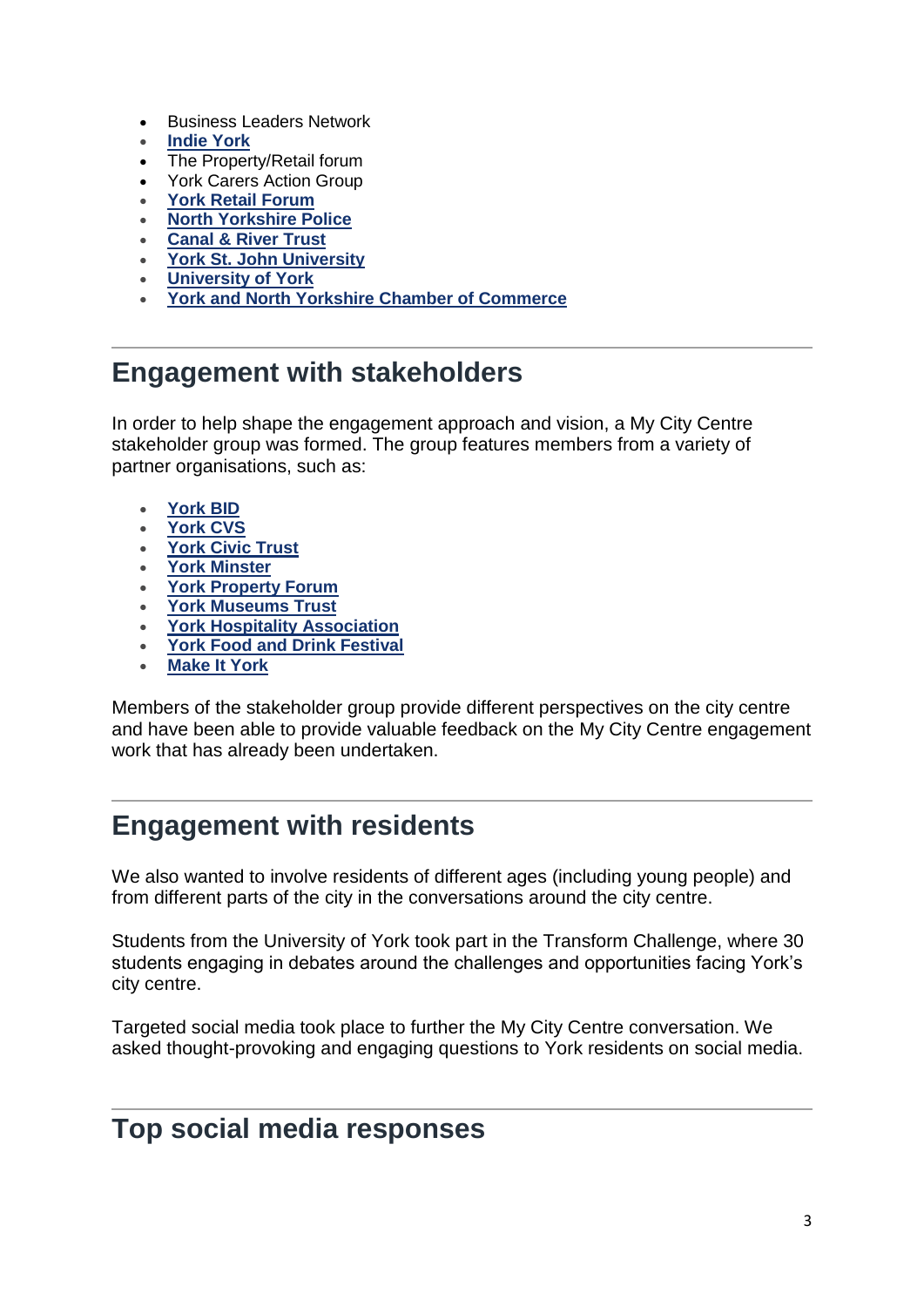- We asked: "What's the one thing residents loved about York city centre?" This post reached 4,496 people and 420 people engaged with the post
- We asked: "What would residents like to change about York city centre?" This post reach 9,909 people and 1,799 people engaged with the post

1,346 people responded to the My City Centre resident survey (published alongside a specific 'business survey'), which was advertised online and in the council publication Our City, which is delivered to every household in York.



# **Map showing location of survey respondents**

Three quarters of the total respondents were York residents, with a quarter living in the city centre itself.

- 206 locations had 1 to 2 respondents (palest points on the map)
- 89 locations had 2 to 3 respondents
- 36 locations had 3 to 4 respondents
- 14 locations had 4 to 5 respondents
- 14 locations had 5 to 10 respondents (darkest points on the map)

A total of 1050 respondents indicated their age range: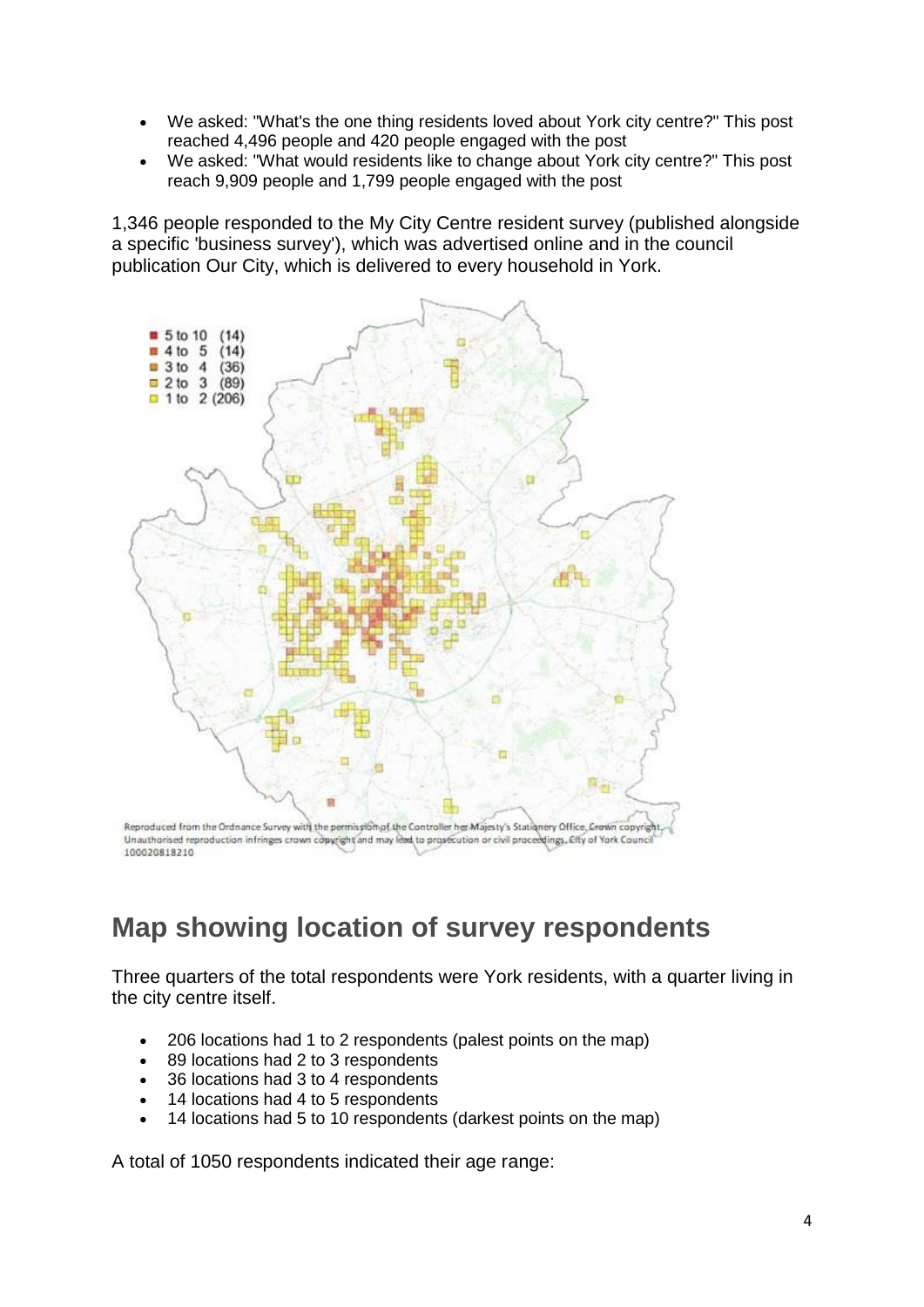- 3% were aged 16 to 24 years
- 19% were aged 25 to 39 years
- 26% were aged 40 to 55 years
- 8% were aged 56 to 59 years
- 12% were aged 60 to 64 years
- 29% were aged 65+ years

While older people are over-represented, the second phase of engagement will better target young people, taking advantage of the lighter restrictions to use more direct engagement like face to face meetings.

A total of 764 respondents indicated their ethnic group:

- 90% answered White English/Welsh/Scottish/Northern Irish/British
- 4% answered White other background
- 1% answered white Irish
- 1% answered Mixed White and Asian
- 1% answered Any other Mixed/multiple ethnic background
- 3% answered prefer not to say

A total of 1027 respondents indicated their gender:

- 42% answered male
- 56% answered female
- 1% answered Non-binary/Gender variant
- 1% answered prefer not to say

A total of 759 respondents indicated their religion or belief:

- 55% answered no religion
- 34% answered Christian
- 1% answered Buddhist
- 4% answered other
- 6% answered prefer not to say

A total of 761 respondents indicated their employment status:

- 46% answered full time
- 17% answered part time
- 4% answered unemployed
- 33% answered other (including retired, self-employed, student and unable to work due to health/disability)

A total of 757 respondents indicated their carer status:

- 89% answered not a carer
- 10% answered carers
- 1% answered prefer not to say

A total of 1088 respondents indicated their disability status:

80% answered not disabled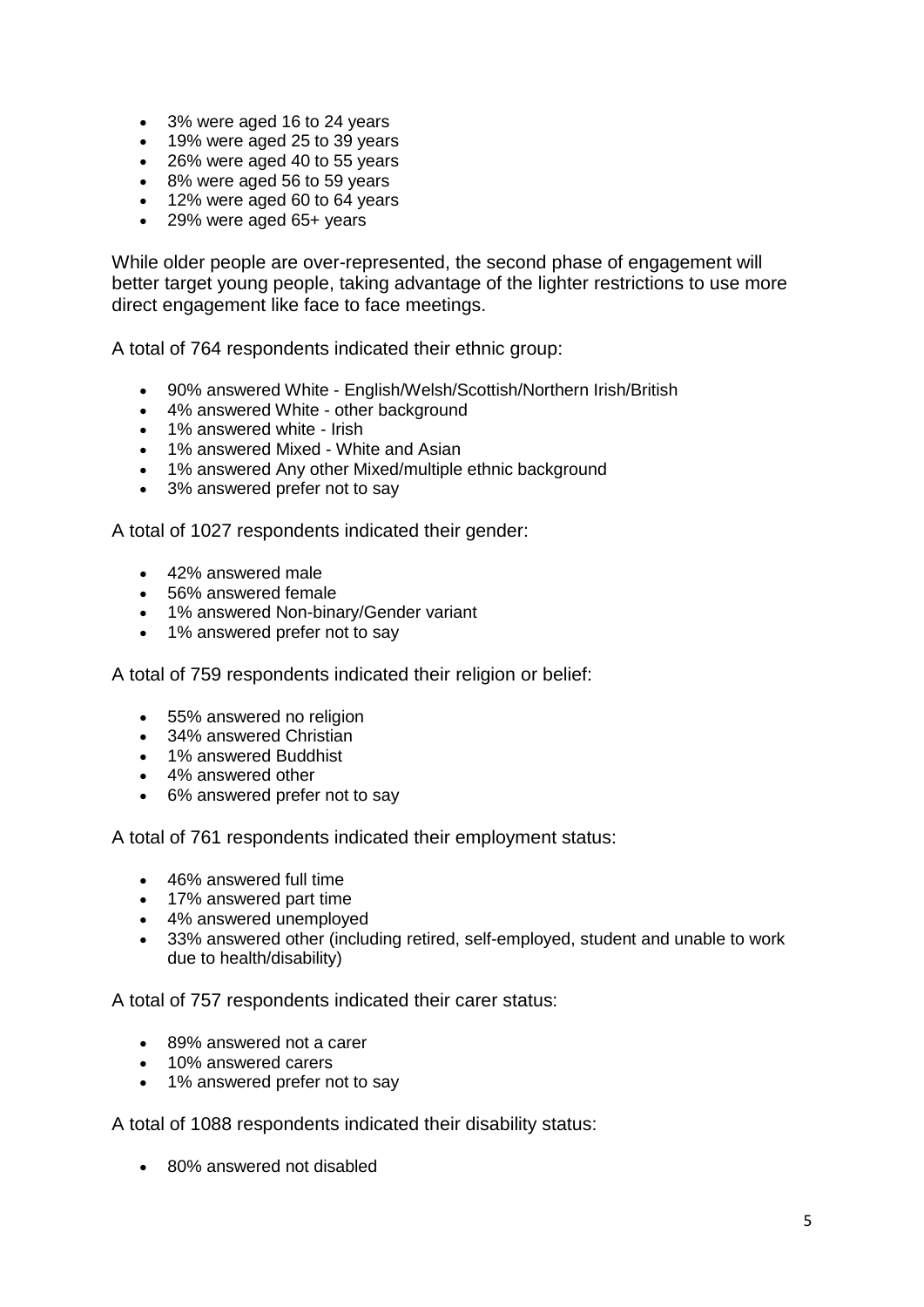- 16% answered disabled
- 5% answered prefer not to say

A total of 116 respondents answered yes to being disabled, and indicated their disability:

- 58% answered physical impairment
- 47% answered long-standing illness or health condition (not asked in paper survey)
- 25% answered mental health condition
- 18% answered sensory impairment
- 4% answered learning disability

A total of 340 respondents indicated their **[Blue Badge](https://www.york.gov.uk/BlueBadge)** status:

- 79% did not have a blue badge
- 21% had a blue bagde

# **Digital engagement**

To bolster the survey and meeting engagement, wide-ranging conversations were held across social media. Activity was designed to unpick key themes around the My City Centre conversation. See a **[summary of digital engagment activity](https://www.york.gov.uk/city-centre-york-2/city-centre-york-open-community-brief/2#summary)**.

'My City Centre Voices', a series of voxpop videos, were also developed, which brought together a variety of perspectives on York's city centre from city partners and advocates, such as Professor Kiran Trehan, Pro-Vice Chancellor for Partnerships and Engagement, who explained the role the Guildhall will play in York's city centre, and Emily Pickard from York Mumbler, who discussed opportunities to improve York's family friendly appeal and facilities.

View the videos on our **[YouTube channel](https://www.youtube.com/user/cityofyorkcouncil)**.

A My City Centre debate and Q&A was also held on our Facebook channel. This brought together key stakeholders for a discussion on the opportunities and challenges facing York's city centre and featured stakeholders from York BID, Indie York, York Property Forum, **[Spark:York](https://www.sparkyork.org/)** and **[York Mumbler](https://york.mumbler.co.uk/)**, alongside the council.

On a weekly basis, our social media channels were also used to ask thoughtprovoking and open questions about the city centre, asking residents to tell us: what they loved about York city centre, what they would change and what they would like to do. A large number of residents commented on social media posts which helped to produce a significant amount of qualitative data to complement the My City Centre survey.

*Summary of digital engagement activity*

| <b>Focus of engagement</b> | <b>Content of engagement</b> | Platforms used as part |
|----------------------------|------------------------------|------------------------|
|                            |                              | of the engagement      |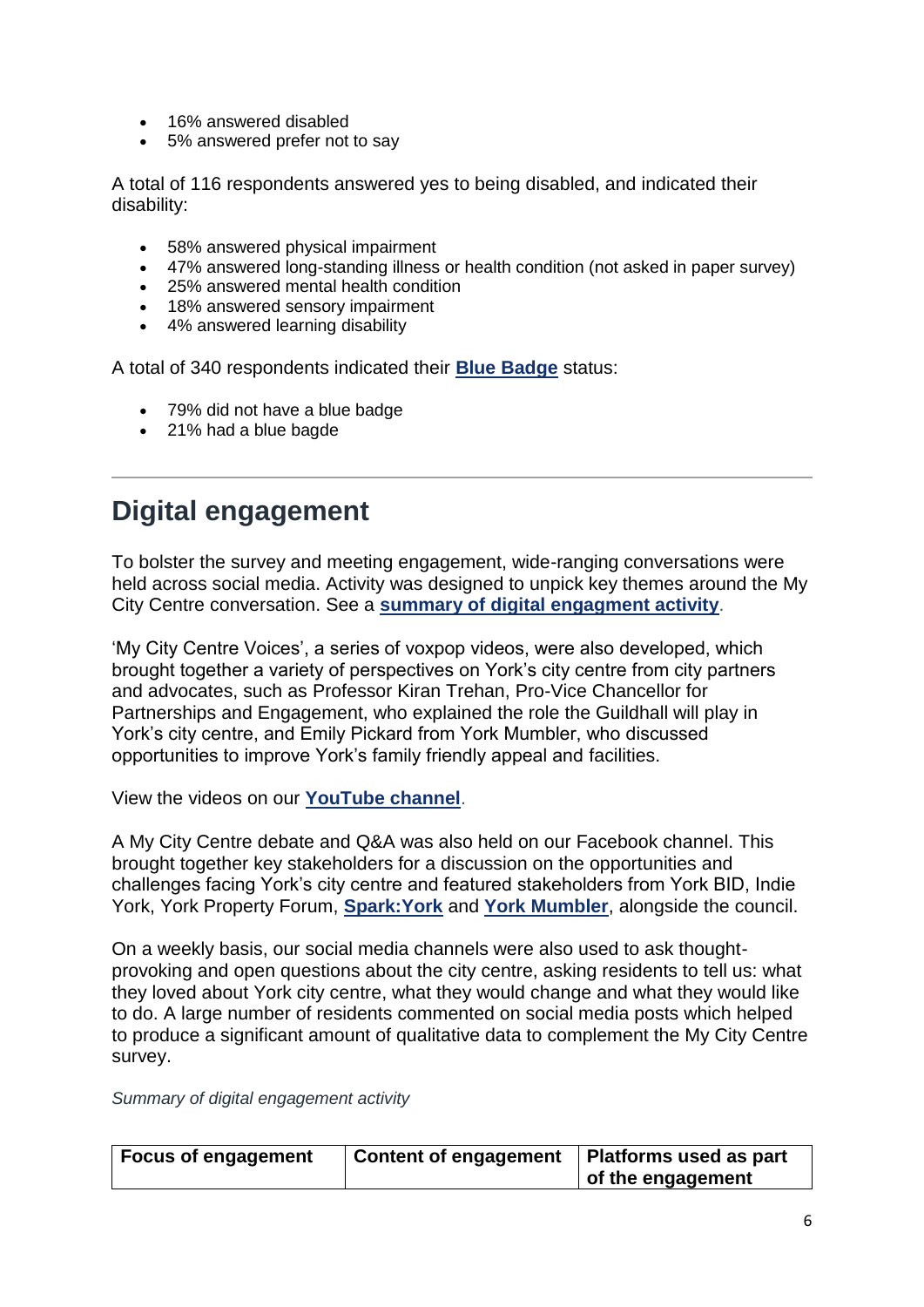| My City Centre<br>conversation starters                                                                                                                    | The one thing I<br>1.<br>love about York<br>city centre is<br>2. What would you<br>like to change<br>about York city<br>centre<br>3. What is the one<br>thing you'd like to<br>do in York city<br>centre                                                                                          | Facebook, Twitter,<br>Instagram           |
|------------------------------------------------------------------------------------------------------------------------------------------------------------|---------------------------------------------------------------------------------------------------------------------------------------------------------------------------------------------------------------------------------------------------------------------------------------------------|-------------------------------------------|
| My City Centre Voices (a<br>collection of short videos<br>offering different<br>perspectives on My City<br>Centre York to help<br>stimulate conversations) | 1. York Food<br><b>Festival - Michael</b><br><b>Hjort</b><br>2. York Mumbler -<br><b>Emily Pickard</b><br>3. The University of<br><b>York - Professor</b><br><b>Kiran Trehan</b><br>4. BOXXE - Phil<br><b>Doye</b><br>5. First York - Marc<br><b>Bichtemann</b>                                   | Facebook, Twitter,<br>Instagram, LinkedIn |
| Promotion of the My City<br><b>Centre York survey</b>                                                                                                      | <b>My City Centre -</b><br>1.<br>residents survey<br><b>My City Centre -</b><br>2.<br>business survey                                                                                                                                                                                             | Facebook, Twitter,<br>Instagram, LinkedIn |
| My City Centre York<br>Facebook Live Q&A and<br>short videos                                                                                               | 1. My City Centre -<br>live Q&A and<br>debate<br>2. My City Centre<br>debate clip-<br><b>Access</b><br>3. My City Centre<br>debate clip-<br><b>York's changing</b><br>high street<br>4. My City Centre<br>debate clip - the<br>importance of<br>York's<br><b>independent</b><br><b>businesses</b> | Facebook, Twitter,<br>Instagram, LinkedIn |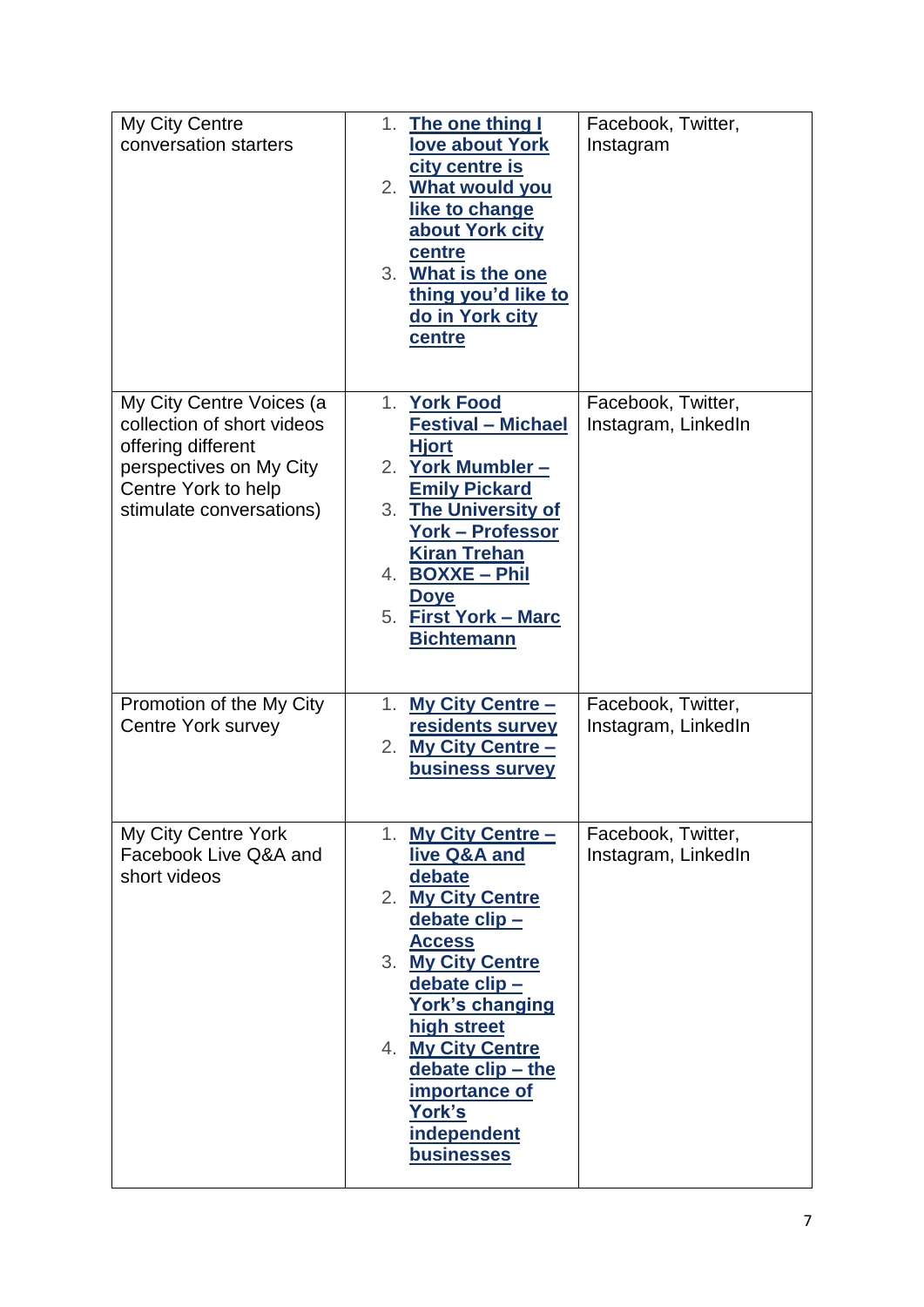| Additional engagement                | 1. Interactive map -<br>tell us your<br>favourite, or least<br>favourite part of<br>the city centre<br>2. My City Centre<br><b>Bingo - What</b><br>activities have<br><b>you done in York</b><br>city centre over<br>the past year<br>3. My City Centre<br>York interactive<br>$map - we asked$<br>people in York to<br>tell us what parts of<br>the city centre they<br>liked or disliked by<br>contributing to an<br>online map. | Facebook, Twitter,<br>LinkedIn, City of York<br>Council website |
|--------------------------------------|------------------------------------------------------------------------------------------------------------------------------------------------------------------------------------------------------------------------------------------------------------------------------------------------------------------------------------------------------------------------------------------------------------------------------------|-----------------------------------------------------------------|
| Press coverage and press<br>releases | 1. Join the<br>conversation on<br><b>My City Centre</b><br>(project launch)<br>2. What would you<br>change to<br><b>improve York's</b><br>city centre - York<br><u>Mix</u><br>3. What would you<br>change about<br><u> York – Council</u><br>asks residents                                                                                                                                                                        | <b>City of York Council</b><br>website, York Press, York<br>Mix |

My City Centre York social media accounts were used, alongside our corporate social media accounts, and press coverage, as part of digital engagement activity.

# **My City Centre York ongoing engagement**

While city centre engagement has been extensive to date, this is an ongoing conversation and we are still eager to hear more perspectives.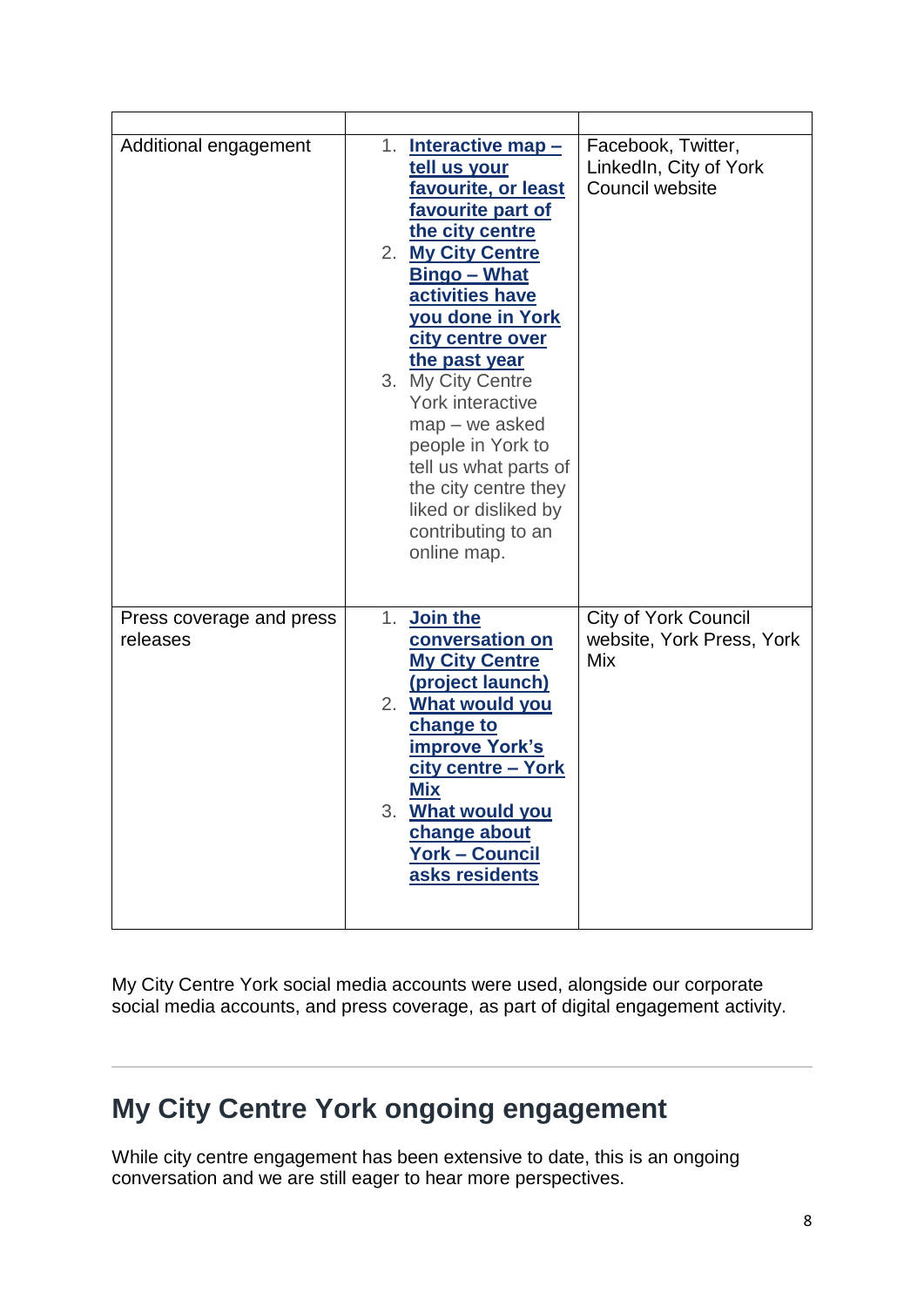We're publishing this My City Centre York 'open brief' alongside some of the key talking points and ideas which have emerged from the first round of engagement.

By taking a closer look at 'key questions' in each of the **[themes covered by](https://www.york.gov.uk/city-centre-york-2/city-centre-york-open-community-brief/3)  [engagement](https://www.york.gov.uk/city-centre-york-2/city-centre-york-open-community-brief/3)**, we can test that we're heading in the right directions, and welcome new voices to the conversation.

### **Themes covered by engagement**

We discussed a variety of 'themes' as part of **[My City Centre York](https://www.york.gov.uk/MyCityCentreYork)** conversations relating to the 'open brief', including:

- **[every space matters](https://www.york.gov.uk/city-centre-york-2/city-centre-york-open-community-brief/3#spaces)**
- **[a varied high street](https://www.york.gov.uk/city-centre-york-2/city-centre-york-open-community-brief/3#highstreet)**
- **[markets](https://www.york.gov.uk/city-centre-york-2/city-centre-york-open-community-brief/3#markets)**
- **[events, experiences and investment in public spaces](https://www.york.gov.uk/city-centre-york-2/city-centre-york-open-community-brief/3#experience)**
- **[embrasing our riversides](https://www.york.gov.uk/city-centre-york-2/city-centre-york-open-community-brief/3#riversides)**
- **[heritage and our modern city](https://www.york.gov.uk/city-centre-york-2/city-centre-york-open-community-brief/3#heritage)**
- **[family friendly city centre](https://www.york.gov.uk/city-centre-york-2/city-centre-york-open-community-brief/3#family)**
- **[evening Economy](https://www.york.gov.uk/city-centre-york-2/city-centre-york-open-community-brief/3#evening)**
- **[making tourism work for York](https://www.york.gov.uk/city-centre-york-2/city-centre-york-open-community-brief/3#tourism)**
- **[city living](https://www.york.gov.uk/city-centre-york-2/city-centre-york-open-community-brief/3#cityliving)**
- **[arriving in the city centre](https://www.york.gov.uk/city-centre-york-2/city-centre-york-open-community-brief/3#access)**
- **[a city for all](https://www.york.gov.uk/city-centre-york-2/city-centre-york-open-community-brief/3#all)**
- **[technology](https://www.york.gov.uk/city-centre-york-2/city-centre-york-open-community-brief/3#tech)**
- **[carbon and climate](https://www.york.gov.uk/city-centre-york-2/city-centre-york-open-community-brief/3#carbonclimate)**

Each theme brings about 'key questions', which the **[My City Centre York vision](https://www.york.gov.uk/MyCityCentreYorkVision)** will aim to address.

#### **Every space matters**

Inevitably, the impact of COVID-19 has resulted in empty buildings and spaces throughout our city centre. The sharp rise in online shopping is predicted to continue beyond the pandemic, so it's important to take this economic trend into account when planning the reinvigoration of our city centre in the short and longer term.

On a more optimistic note, the success of Spark:York – the community space located in Piccadilly and home to small independent businesses, including street food, bars, retail, co-working spaces and entertainment – has created an appetite for similar independent and pop up locations around the city. While the development does have detractors, there are many respondents who believe it offers something different and positive for York, a place for entrepreneurs and changes Piccadilly for the better. There is also an opportunity to occupy vacant properties above new shops now adorning the high streets, providing more space to live, work and play in the city centre.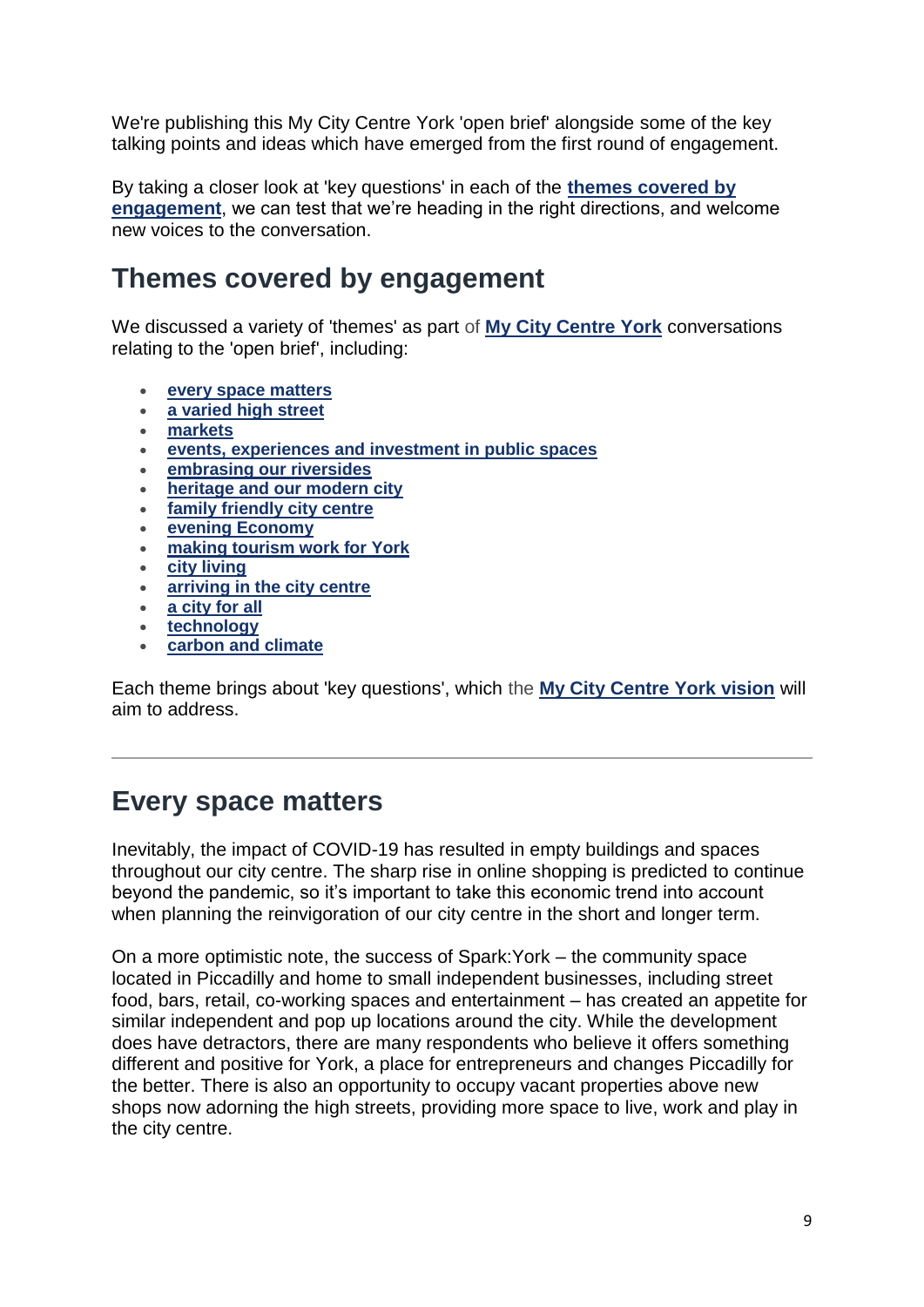When asked in the My City Centre survey, residents' preferred uses for converted empty spaces in York to be retail start-ups (71%), creative spaces (58%), homes (42%) and leisure (41%), which provides a balanced mix of exciting new opportunities for our city centre. Similarly, comments on social media showed support for up and coming retailers. Residents felt that there was a need for more 'independent boutiques' and 'everyday' shops, which would help to provide a more varied retail offer.

Key question

 How can we encourage temporary and pop up uses of empty buildings and spaces to provide opportunities for retail start-ups and creative spaces?

# **A varied high street**

A varied and vibrant high street should provide everything needed to enjoy living in and visiting York's city centre, from retail and shopping opportunities to health and wellbeing, banking and places for communities to meet and play.

When asked about their current needs from York's city centre, 34% of survey respondents said they do not feel it meets their needs during the day. A shortage of shops was the main reason cited. When asked what they would like to do in the city centre in future, the top answer was have access to a better and wider range of shops, particularly independents, which is consistent with our resident engagement around making the best use of empty buildings and spaces. A specific example of this was an overwhelming majority of survey respondents (93%) citing that they would like to see areas like Coney Street and Davygate used for smaller, independent retailers.

Following the COVID-19 pandemic, 32% of respondents also said they expect to use the city centre less than they did before the pandemic. Key reasons for this are concerns about the number of people in the city centre, and the 'fact' lots of shops in the city centre have closed. During the pandemic many York residents changed their habits to shopping locally or online.

Key question

 How can we encourage residents to return to the city centre and support smaller, independent retailers?

# **Markets**

Marketplaces in a city centre can act as a vibrant hub of activity for residents and tourists alike. Our engagement highlighted valued suggestions for the city centre, such as indoor craft markets, artisan stalls and more street food vans, as well as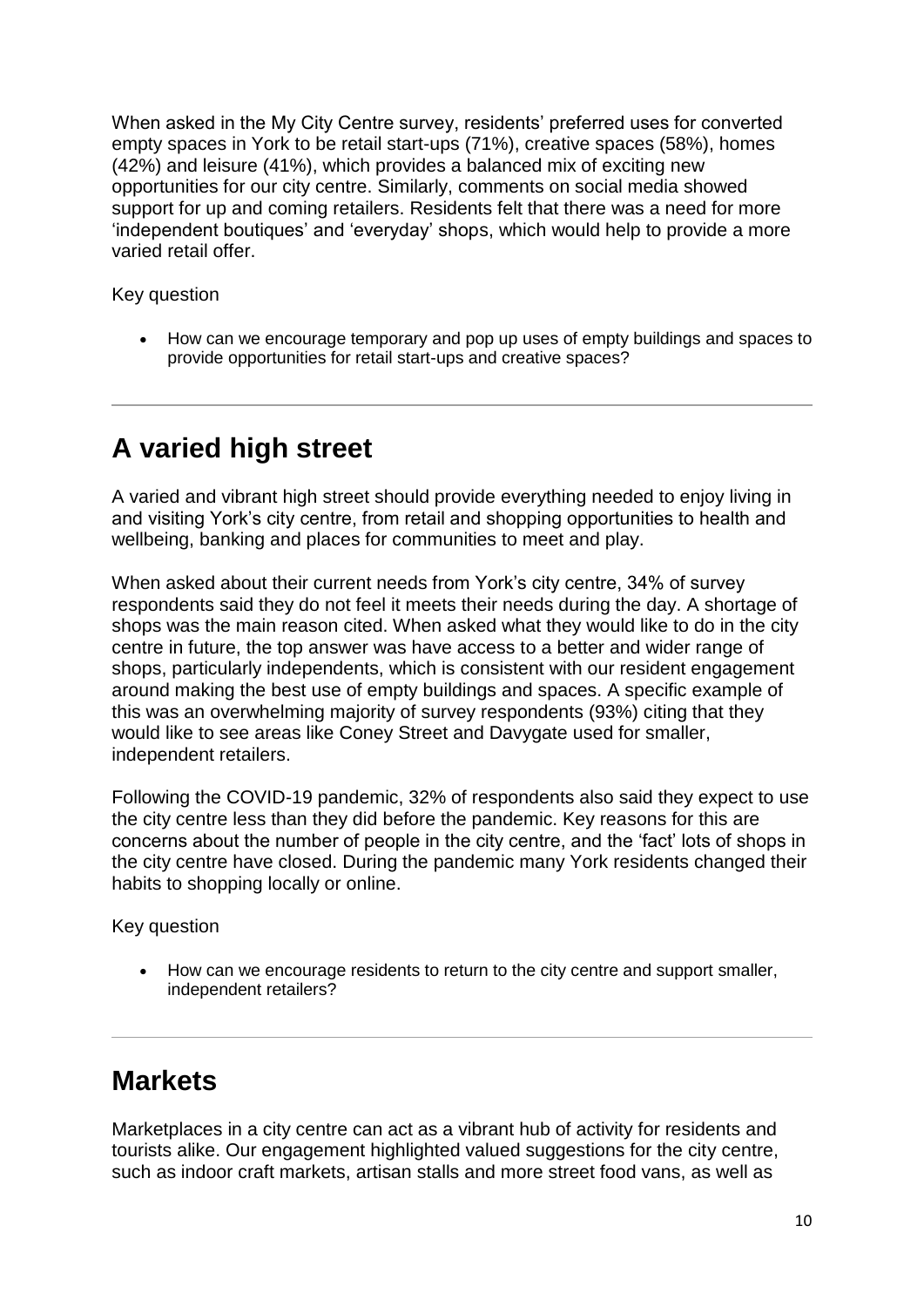looking to other market-led cities and towns such as Shrewsbury and Leeds for ideas and improved infrastructure.

It was also suggested for the current market to be moved back to Parliament Street to improve footfall and increase trade for market stall holders.

Key question

 How do we make sure markets thrive at the heart of york's city centre, and serve the diverse audiences that visit it?

### **Events, experiences and investment in public spaces**

Events are an important part in York's calendar for residents, visitors and the local economy. The My City Centre vision aims to broaden the range of events hosted in the city to appeal to more audiences and communities, while spreading them out across locations to make sure the benefits of increased footfall can be felt all across the city. This includes the option for free events for residents, improving our outdoor infrastructure and extending our summer calendar of events.

The Museum Gardens was by far the most popular public space amongst residents engaged with, and the most highly rated for events, with 80% rating it as excellent or good. 71% also said theatre, arts events and festivals added value and benefits for residents and the wider city. Despite this, less than a third of York residents had ever visited Bloom!, the Mediale arts festival or the White Rose festival.

Key Question

 How can we create and support a diverse events calendar that appeals to both residents and visitors across all areas of the city?

# **Embracing our riversides**

Our riversides are a cultural asset to York's city centre and help to attract over 7 million visitors each year. Despite its appeal, currently our riverside area is underused, which presents lots of exciting opportunities for improvement, such as floating art installations and riverside walks. It's also important to note that any activity surrounding riversides also needs to be managed effectively to ensure it remains a safe leisure space for residents and visitors of all ages and abilities to enjoy.

York riverfront was the image that residents felt best represented modern York, chosen by 49%. 53% of residents feel that activity along the river would make the city centre a more attractive place to live.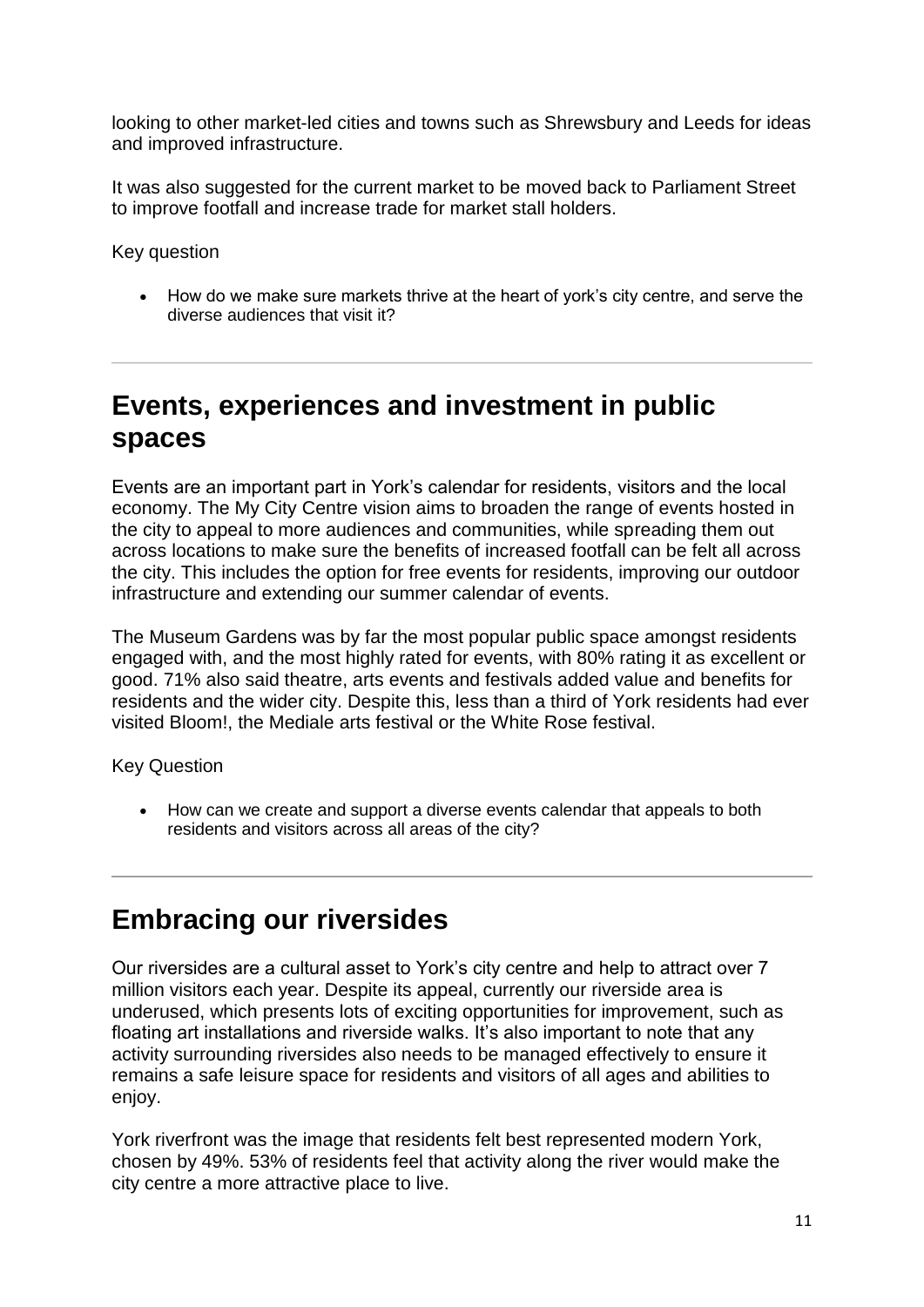Key question

 How can we maximise the safe use of our riverside to continue attracting residents and visitors into the city centre?

#### **Heritage and our modern city**

As a medieval city, there is a delicate balance to be found between maintaining our history and moving with the social and economic times we live in. The My City Centre vision aims to retain York's historical charm, while creating new and interesting spaces that add to our cultural appeal, focusing on our future as much as our past.

The highest proportion of our residents (55%) feel that the best way to improve York's heritage assets is to change the way we use space around them.

Key question

• How can we adapt and maintain city centre function while maintaining our historical assets that attract residents and visitors into the city centre?

# **Family friendly city centre**

It's an ongoing ambition for York city centre to be a family friendly location for residents and visitors during the day and into the evenings. Currently, a lack of play opportunities and welcoming environments for children, like Spurriergate Centre (which is currently closed), limit our appeal to younger families. This was consistent with social media engagement and the My City Centre Voices video with York Mumbler. There are however opportunities to improve the quality and number of family locations across the city centre, with ideas such as table tennis, skateboarding, soft play and events for younger individuals to be considered.

Currently, 63% of residents we engaged with feel welcome and safe in the city centre during the day time, but this falls to only 35% in the evening. The primary reason for this is the amount of drunken behaviour, frequently attributed to groups travelling into York for the sole purpose of drinking, often starting at lunchtime on Saturdays. This is one of the main reasons residents felt York is not always family friendly, with one resident describing it as "a hostile environment for children".

Only 30% of residents had taken their family for a day out in the city centre in the year before the COVID-19 pandemic, a lower proportion than any other activity, and only 23% planned to visit the city centre in the evening to attend a family-friendly event. However, only 28% said that more family-friendly spaces and activities would make them more likely to visit the city centre more often in the evening.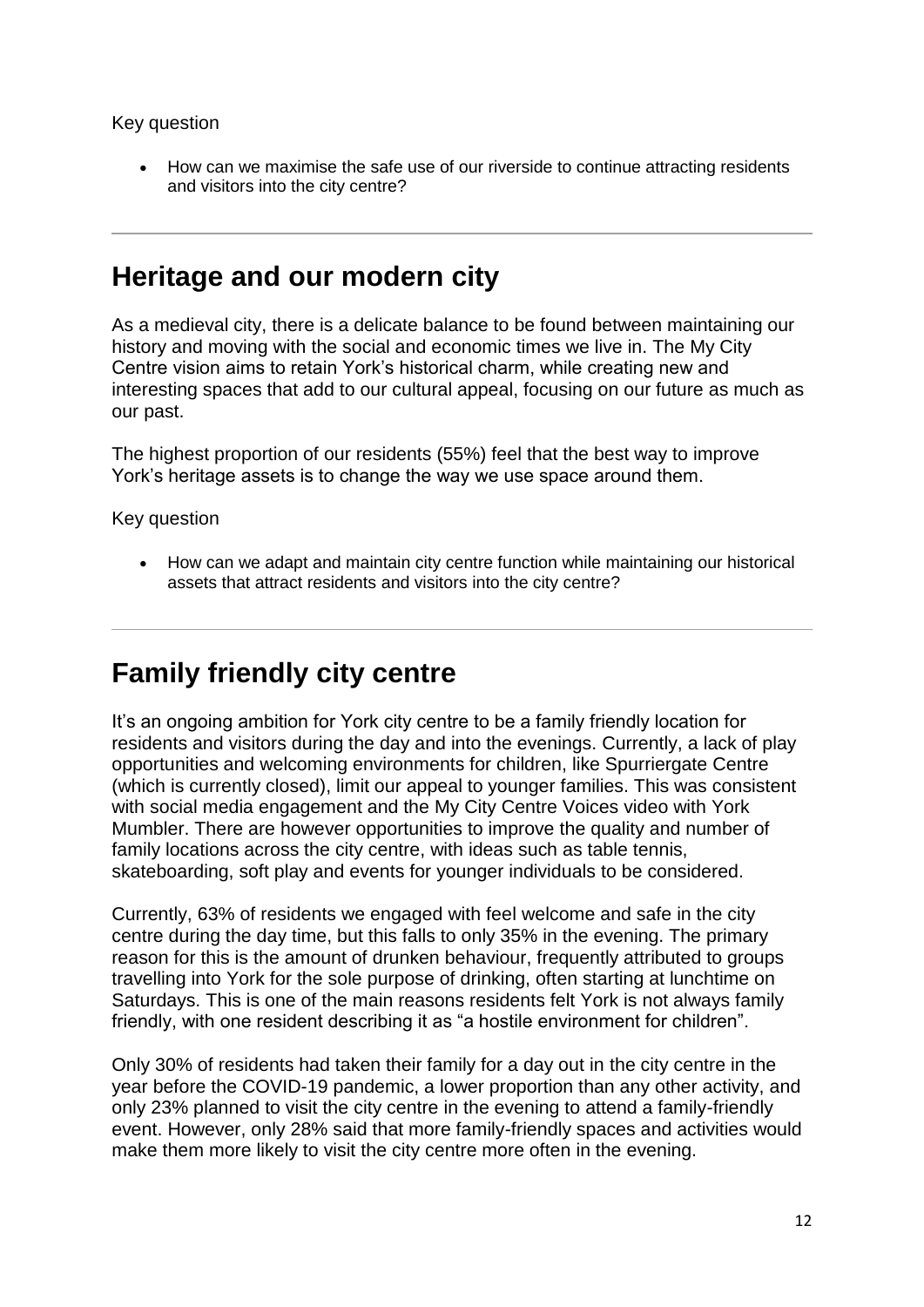A lack of suitable toilet facilities was also referenced as a barrier for families visiting the city centre, particularly those with young children.

In addition, Emily Pickard (York Mumbler) also ran a poll on the York Mumbler group asking the question whether 'York city centre was family friendly'. Over 600 people responded to the poll. A large number of respondents (81%) didn't think York city centre was family-friendly.

Key questions

- How can we identify and fulfil more family friendly opportunities and facilities to encourage residents to engage with the city centre more as a family?
- How can we improve awareness of our existing family friendly activities, facilities and spaces to residents and visitors?

# **Evening economy**

The way we spend our free time in the working week has changed since the pandemic. 32% of residents expected to be using the city centre less than they did before the pandemic due to increased home working. 41% also said they planned to have less evenings out to pubs and bars in the next 12 months compared to life before COVID-19.

Only 18% of York residents visit the city centre most often during the evening, both during the week and at weekends. When asked what would make residents more likely to visit the city centre more often in the evenings, the top answers were markets and shops open during the evening (49%), more free events (48%) and different or more varied events (47%). The Footstreets hours extension was an important factor for 41% of respondents.

This feedback provides us with exciting opportunities to create a broader range of evening activity beyond drinking and eating, utilising museums and art gallery spaces, hosting concerts and extending retail hours for evening shoppers, to name a few.

Engagement also showed that residents are concerned about the number of drinkers frequenting the city centre on an evening and the antisocial behaviour issues associated, with some suggesting enhanced security, particularly for large groups visiting the city, often for stag and hen parties.

Key questions

- How can we create and support more evening activity in the city centre to attract residents?
- How can we ensure large parties visiting to drink can enjoy the city safely without causing disruption to other visitors and residents?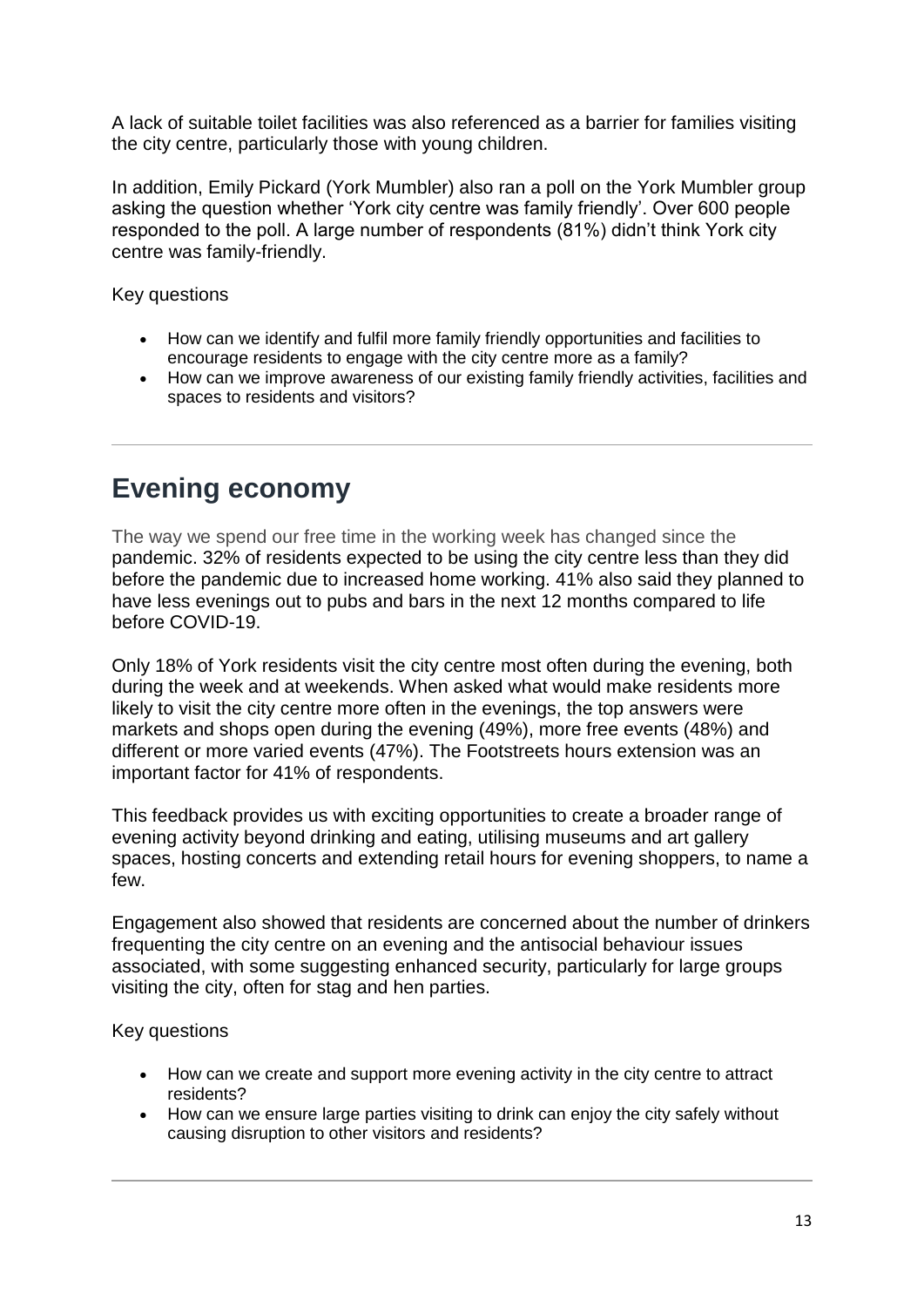# **Making tourism work for York**

Tourism brings important income into our city and generates hundreds of jobs for our residents. Recent figures show that York received 8.4 million visits in 2018, bringing an economic value of £765 million. The sharp reduction in visitors during the COVID-19 pandemic undoubtedly impacted our local economy which continues to recover as lockdown measures are lifted.

Recognising the importance of tourism to our city, engagement highlighted a concern that York residents perceive that the city centre primarily caters for people visiting for a night out (80%) and people visiting for a day out (77%) Only 36% felt that jobs in the hotel, hospitality and tourism sector add value and benefits for residents in the wider city. This is consistent with previous years' engagement where the city was thought of by residents as putting tourists 'first'.

When asked what the most important community issue was, residents were most likely to mention the influx of visitors to York on a weekend to drink, and the need to get the balance right between catering for tourists while ensuring York remains an inclusive and safe space for residents. This is consistent with the feedback shared around our current evening economy.

The My City Centre vision will look to improve the experience for residents visiting the city centre, including events like our popular Residents Weekend or more regular concessions for local attractions and trips to the theatre, for example. There's also an opportunity to streamline tourism footfall and flow throughout busy areas of the city centre for ease of access for residents, which could also include preferential parking rates for affordability.

Key questions

- How can we balance the needs of residents and tourists so both groups can enjoy regular access to the city centre?
- How do we attract tourists who come to enjoy the city for reasons other than drinking and celebrations?

# **City living**

City-centre living is desirable for many, with a number of survey respondents saying they'd like to see more affordable accommodation built in and around the city centre. When asked what services the city centre needed more of to make it a more attractive place to live, the highest proportion said parks and open spaces (62%), closely followed by free to use activities (61%). This engagement provides lots of new ideas that could add to the vibrant atmosphere for residents, from community barbecues to events in green and open spaces, as well as the opportunity to shop for local produce at neighbouring shops and markets.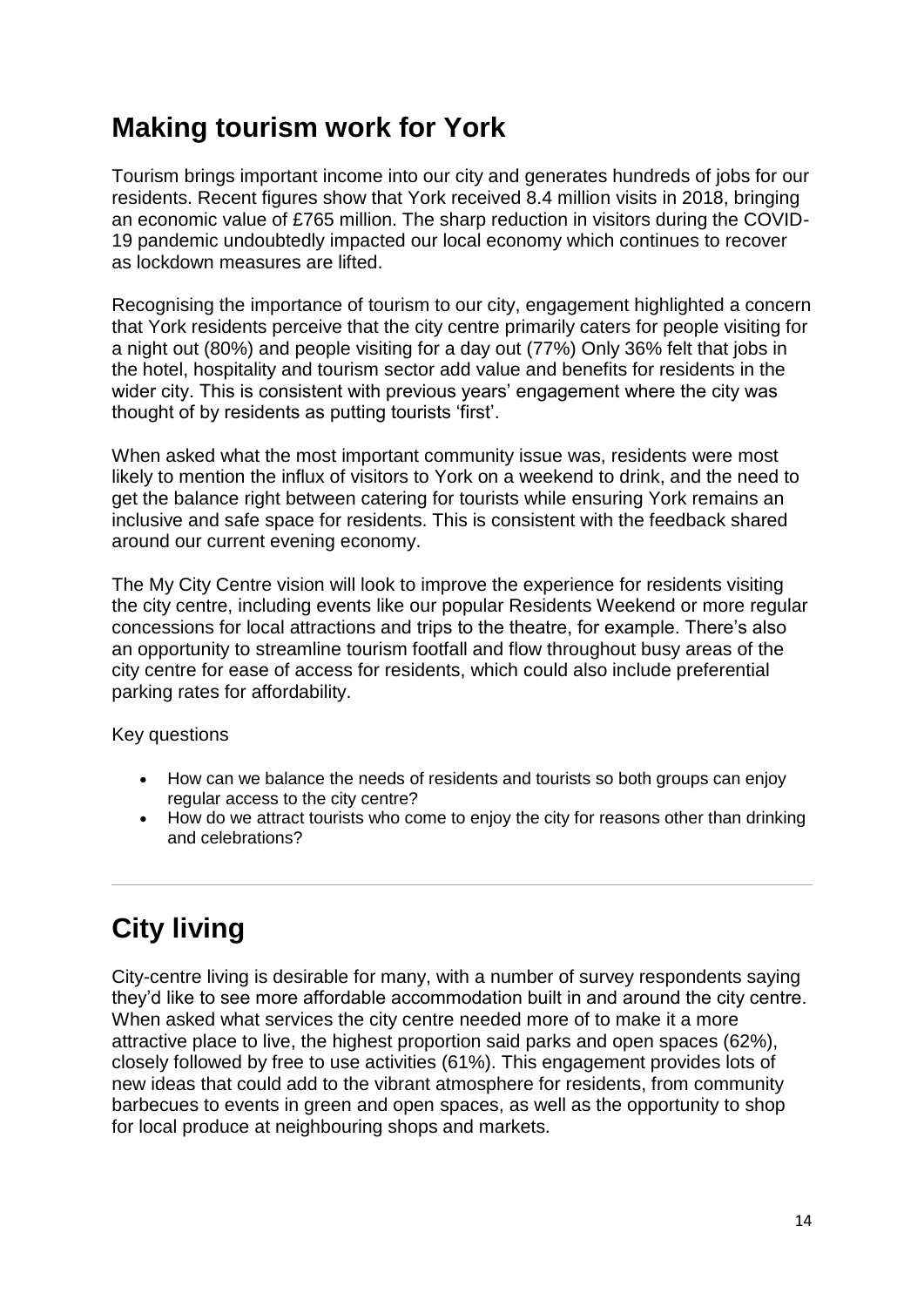The sharp increase in student accommodation close to the city centre was also referenced, with the shared perception that students have an unfair advantage to live in the city centre with all of the new student properties being built, while other younger residents cannot due to cost and availability of suitable rental properties.

Key questions

- How can we encourage diversity and a sense of community for all who live in the city centre?
- How do we improve the attractiveness of living in the city centre with the current limit on green space and our heritage assets?

### **Arriving in the city centre**

Resident access to the city centre needs to balance the needs and safety of a multitude of groups with varying circumstances, from commuters, cyclists and disabled users to residents who live outside of the city centre who are unable to travel in by foot or bike.

When arriving in the city centre, walking is the preferred mode of travel (47%), followed by car (23%) and then cycling (15%). Residents told us that cost is the primary barrier to using public transport to access the city centre (42%) and not feeling safe is the main barrier to cycling (37%), as well as the lack of secure cycle parking.

One of the main things residents want to be able to do in future is to walk around the city centre feeling relaxed and safe – various factors are currently impacting on this ability including traffic, cyclists, and large groups who are often intoxicated.

More affordable parking was frequently requested during engagement, with the perception that inflated prices accommodate tourists but deter residents from driving into York's city centre. This was also a view shared with those working in the city centre and therefore footing the expense of needing to travel into the centre daily in the week. Contrary to this request, a high volume of cars accessing the city centre was listed as a concern for residents, who would like to see this significantly decrease to improve safety when walking and in a bid to reach the city's climate goals.

**Access to the city centre will be addressed in further depth as part of the City Centre Strategic Access and Parking Review. The open brief and emerging ideas from this review will also be published and engaged over ahead of recommendations to Executive.**

Key question

 How do we balance the need for different access routes for all modes of transport into the city centre for our residents and businesses?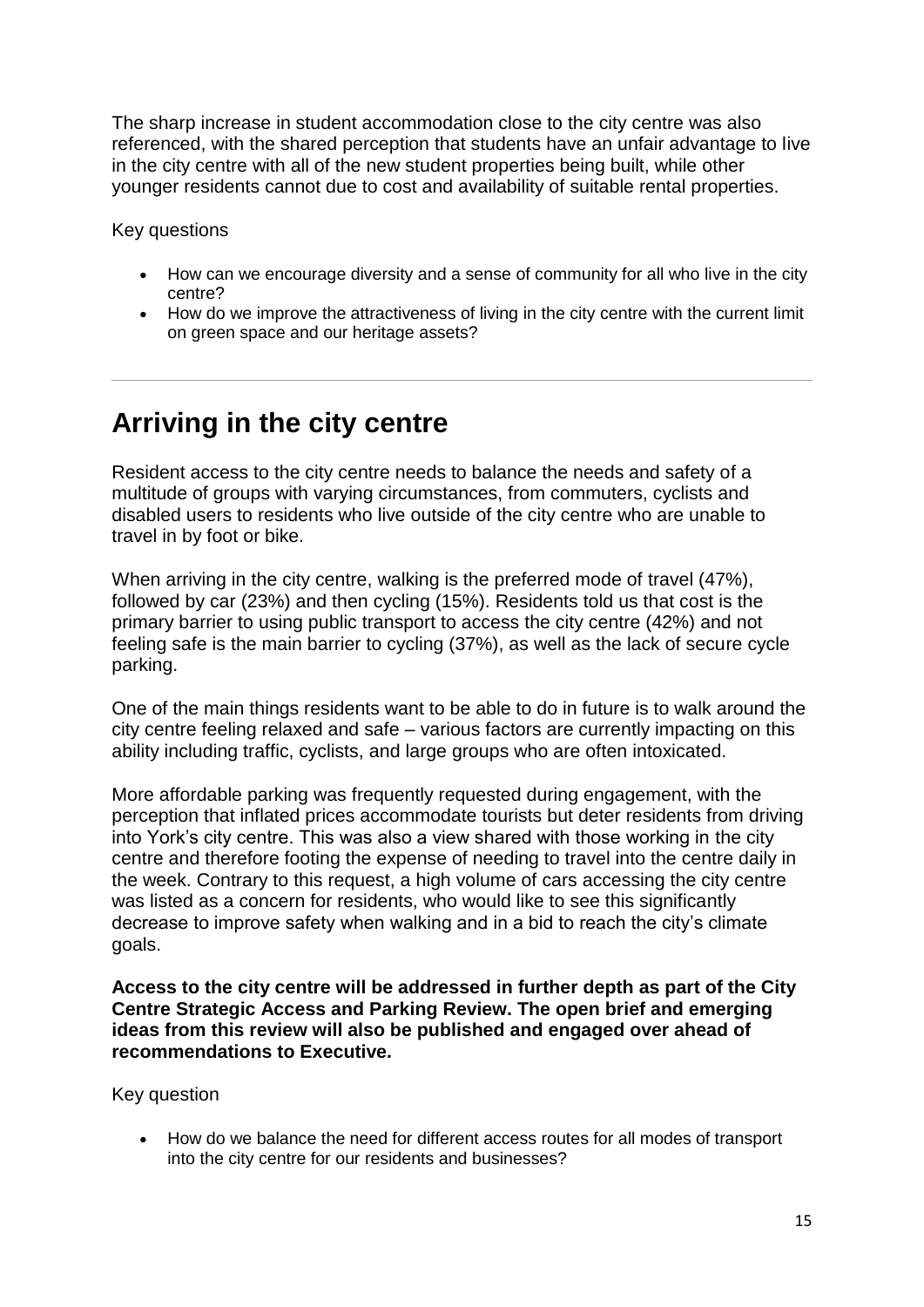# **A city for all**

There are a diverse range of communities in York, some of which find access to the city centre more difficult than others. Opening up the city centre for all communities and removing barriers where they exist will better meet the needs of our residents, while improving the social, cultural and economic vibrancy of the city. The needs of all of the communities living in and visiting our city may be conflicting, so the My City Centre vision will look to deliver the best outcomes for all. This includes the physical accessibility of key spaces around the city, as well as reviewing and adding to our infrastructure to adhere to Dementia Friendly standards and our continued ambition to become an Age Friendly city.

Engagement also highlighted possible improvements to the affordability of the city centre for all income groups. As mentioned in *Arriving in the city centre,* cost is the biggest barrier to using to public transport to access the city centre. Cost of transport/parking and cost of going out were also listed as barriers to using the city centre more frequently in the evening. Engagement suggested more free events would make 47% more likely to visit the city centre more often in the evening.

On living in the city centre, affordable housing was raised as one of the "other" responses to the following questions: "While new planning laws will limit our powers to influence development of empty buildings in the city centre, what type of use would you like to see empty space converted into?", "What services would the city centre need more of to make it a more attractive place to live?", "What is the most important community issue for you?". 19% of survey respondents also said would like affordable homes to be built in the city centre, and 55% would like a mix of housing including affordable homes.

Key questions

- How do we balance the need of York's communities to allow ease and safety of access through the city centre?
- How do we ensure York is an affordable place to visit and live in for all income groups?

# **Technology**

The main ways digital/technology could improve residents' experience of the city centre include real time information about transport (65%), the promotion of events and things to do (57%) and telling stories of our heritage (37%).

Key question

 How do we improve our digital presence to provide our residents with information and culture about our city centre?